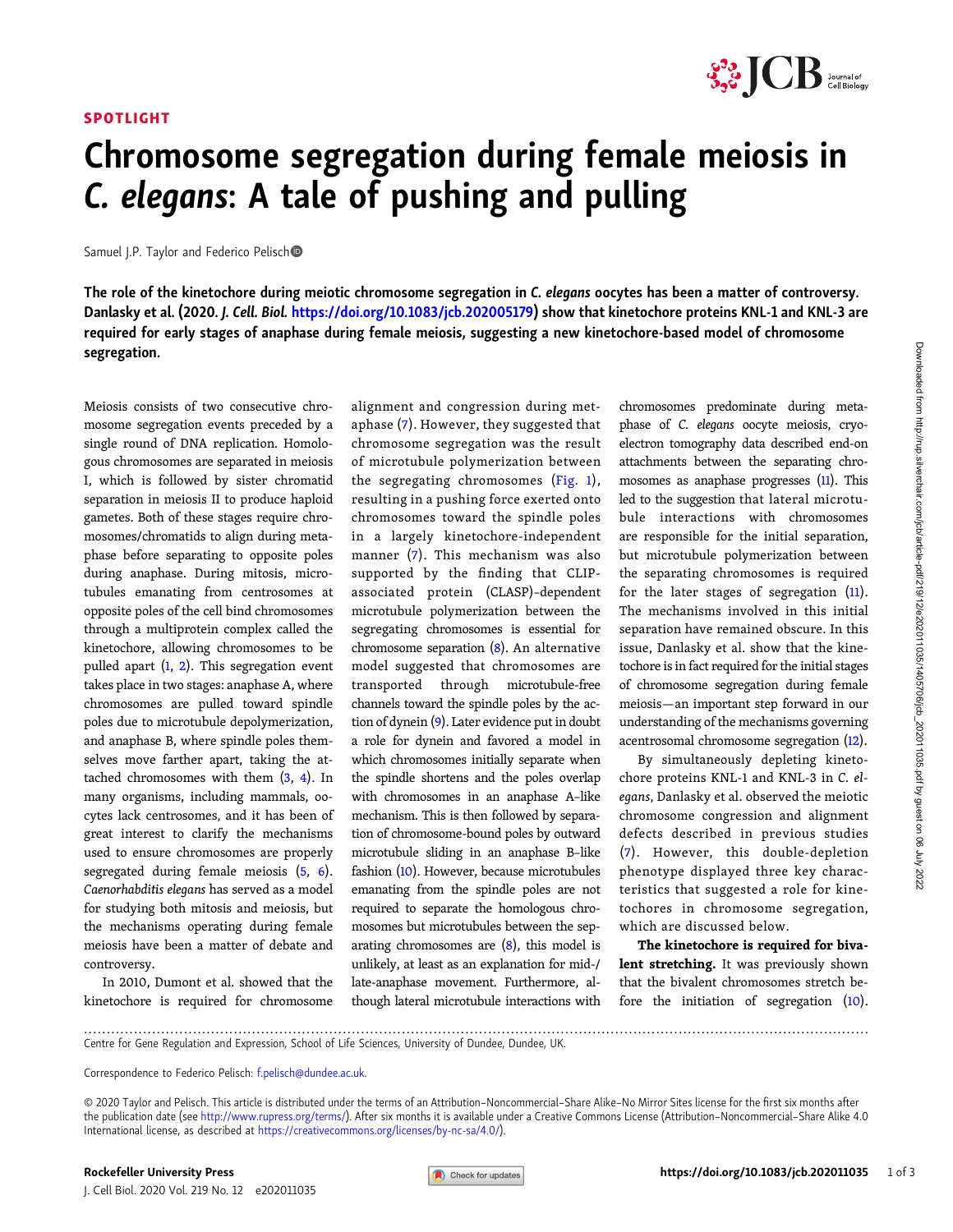

<span id="page-1-0"></span>

Figure 1. Some of the key findings in Danlasky et al. Kinetochore proteins surround the outer surface of the chromosomes, resulting in a characteristic cup shape. As anaphase progresses, chromosomes come into close contact to the spindle poles (anaphase A). Chromosome stretching is provided by KNL-1, MIS-12 (KNL-3), and NDC-80 (KMN)–dependent forces. Once the spindle starts elongating (anaphase B), central spindle microtubules provide the pushing forces for chromosome segregation. At this stage, kinetochore proteins also occupy the inward face of separating chromosomes. Upon KMN network depletion, bivalents flatten, and chromosome congression and alignment are defective. Anaphase A chromosome movement is almost absent, which leads to errorprone anaphase B.

Danlasky et. al found that this stretching of the chromosomes did not occur when KNL-1,3 were depleted, indicating that the kinetochore is required for this process (Fig. 1). Together with the observation that kinetochore proteins appear to extend toward the spindle poles, this finding suggested that pulling forces resulting from the interaction between the kinetochore and spindle microtubules are occurring during metaphase/preanaphase (Fig. 1).

The kinetochore is required for anaphase A. In C. elegans female meiosis, anaphase A occurs when homologous chromosomes begin to separate during spindle shortening, and anaphase B when the chromosomes separate alongside the spindle poles ([10](#page-2-0)). Danlasky et al. observed that KNL-1,3 depletion drastically reduced the velocity of anaphase A, as chromosomes only separated when spindle poles began to move apart. This indicated that pulling forces caused by the interaction between the kinetochore and spindle microtubules are also important for the initial

separation of homologous chromosomes in anaphase A.

The kinetochore is required for proper separation of homologous chromosomes. In KNL-1,3 depletion strains, 60% of bivalents failed to separate before segregation began, resulting in intact bivalents being pulled to the same spindle pole (Fig. 1). This failure of homologous chromosomes to separate was not thought to be a result of KNL-1,3 depletion interfering with the cleavage of cohesin that holds the two homologous chromosomes together because (a) separase and AIR-2AuroraB, both of which are required for cohesin cleavage, localized normally during metaphase and anaphase, and (b) bivalents separated by metaphase II. This leaves the possibility open that the failure of bivalents to separate was due to the disrupted pulling forces thought to be important in bivalent stretching and anaphase A.

Altogether, these data strongly indicate that the kinetochore is required not only for chromosome congression and alignment but also for the early stages of homologue separation. Anaphase B occurred successfully in the absence of KNL-1,3 but was more error prone, likely as a result of the earlier congression and anaphase A defects. While it is clear that chromosome masses do segregate in the absence of the kinetochore, this segregation is highly erroneous as a result of defects during the earlier stages of segregation in anaphase A  $(Fig. 1)$ .

The findings of Danlasky et al. raise testable hypotheses that could significantly enhance our understanding of acentrosomal chromosome segregation. Further investigation of the proposed pulling forces required during metaphase and early anaphase will be of great interest. Additionally, a more detailed analysis of the dynamic localization of separase and Securin, as well as assessing successful cohesin cleavage when KNL-1,3 are depleted, would back up the assertion that the failure of homologous chromosomes to separate was not due to the kinetochore impacting cohesin cleavage. It has previously been shown that the CLASP orthologue CLS-2 in C. elegans localizes to the kinetochore surrounding the bivalent chromosomes during metaphase before relocalizing to the central spindle during anaphase ([7,](#page-2-0) [8,](#page-2-0) [13](#page-2-0)). It will be interesting to examine whether this key microtubule-stabilizing protein contributes to anaphase A pulling forces alongside its essential role in microtubule polymerization between chromosomes in anaphase B [\(8](#page-2-0)).

While the regulation of proper chromosome segregation during acentrosomal meiosis in C. elegans is not yet fully understood, Danlasky et al.'s results represent a significant step forward in this endeavor by showing that the kinetochore is in fact required for the early stages of chromosome segregation.

## Acknowledgments

Work in the Pelisch laboratory is funded by a Medical Research Council Career Development Award (MR/R008574/1), and S.J.P. Taylor is funded by the Medical Research Council through a Doctoral Training Program award.

The authors declare no competing financial interests.